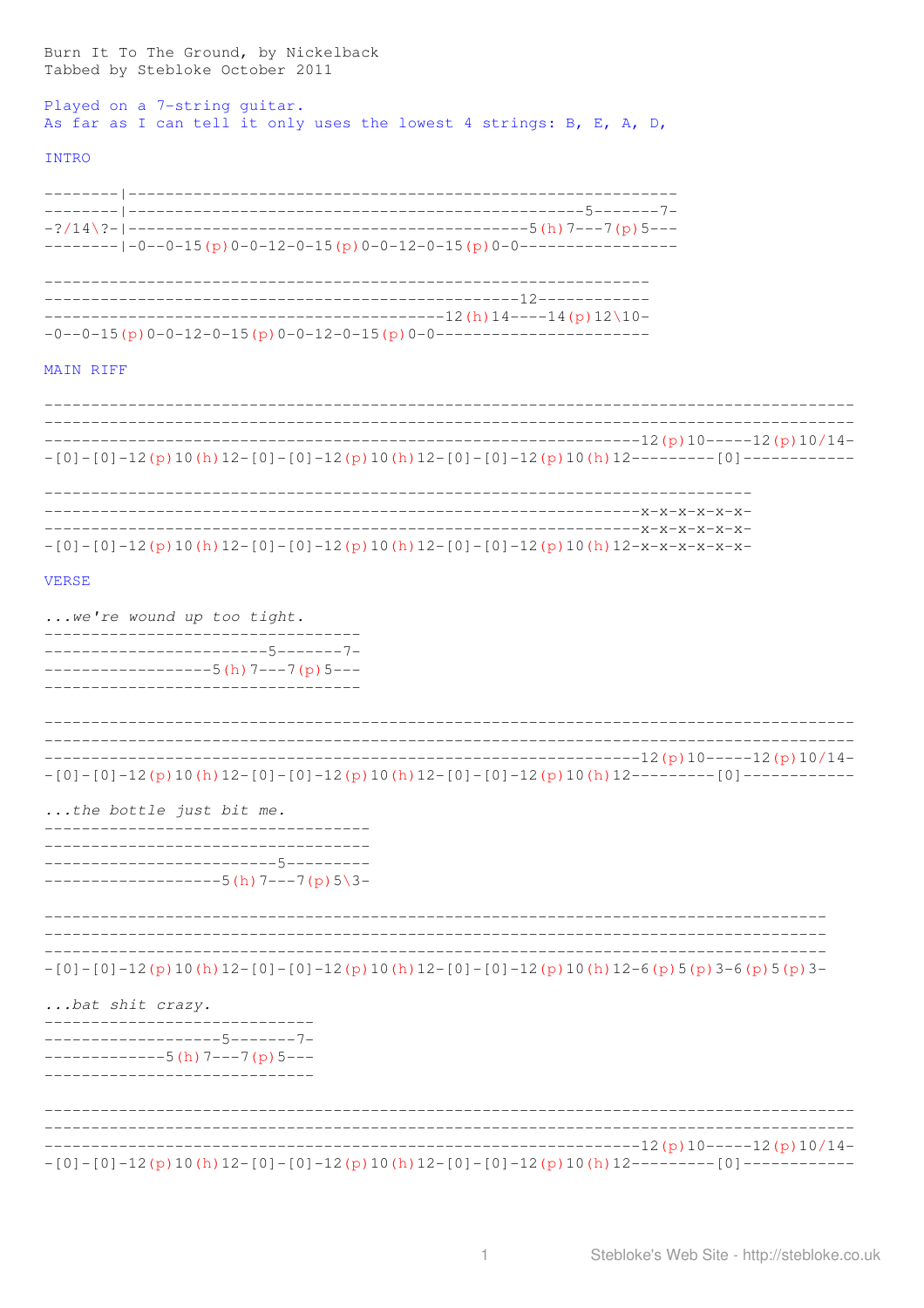...all in, balls out. ---------------------------------------------5--------- $--------5(h) 7---7(p) 5\3-$ We're going off CHORUS (repeatedly strum chords shown) tonight... ... anything we want... ...'til the world stops turning while we burn it to the ground tonight. \_\_\_\_\_\_\_\_\_\_\_\_\_\_\_\_\_\_\_\_\_\_\_\_\_ -5-----------------------5---------------------- $-3$ ---------------10(+2)-REPEAT MAIN RIFF REPEAT VERSE REPEAT CHORUS MAIN RIFF 2  $-[0]-[0]-[2(p)10(h)12-[0]-[0]-[2(p)10(h)12-[0]-[0]-[2(p)10(h)12------1-(0]---[0]----10]$  $-[0]-[0]-[2(p)10(h)12-[0]-[0]-[2(p)10(h)12-[0]-[0]-12(p)10(h)12-----$ MIDDLE BIT / SOLO RHYTHM first bit with mild wah  $-9$  ~ \ 7 ~ ~ - - - - - - - - - - - - - - - - 7 ~ ~ - 12 \ 9 ~ ~ \ 7 ~ ~ - - - - - - - - - - - - - - 7 ~ ~ - / ? \ ? ----------7~~\5~~/7~~/9~~----------------7~~\5~~/7~~/9~~-------------------5~~\3~~/5~~/7~~---------------5~~\3~~/5~~/7~~--------- $X<sub>3</sub>$  $-9 - [9] - 7 - 4 - 3 - 2 - [2] - 5 - 7 - [7] - 7 - (-9 - [9] - 7 - 4 - 3 - 2 -$ 

The rest of the song is then easily pieced together.

 $-7 - [7] - 5 - 2 - 1 - 0 - [0] - 5 - 5 - [5] - 7 - [-7 - [7] - 5 - 2 - 1 - 0 -$